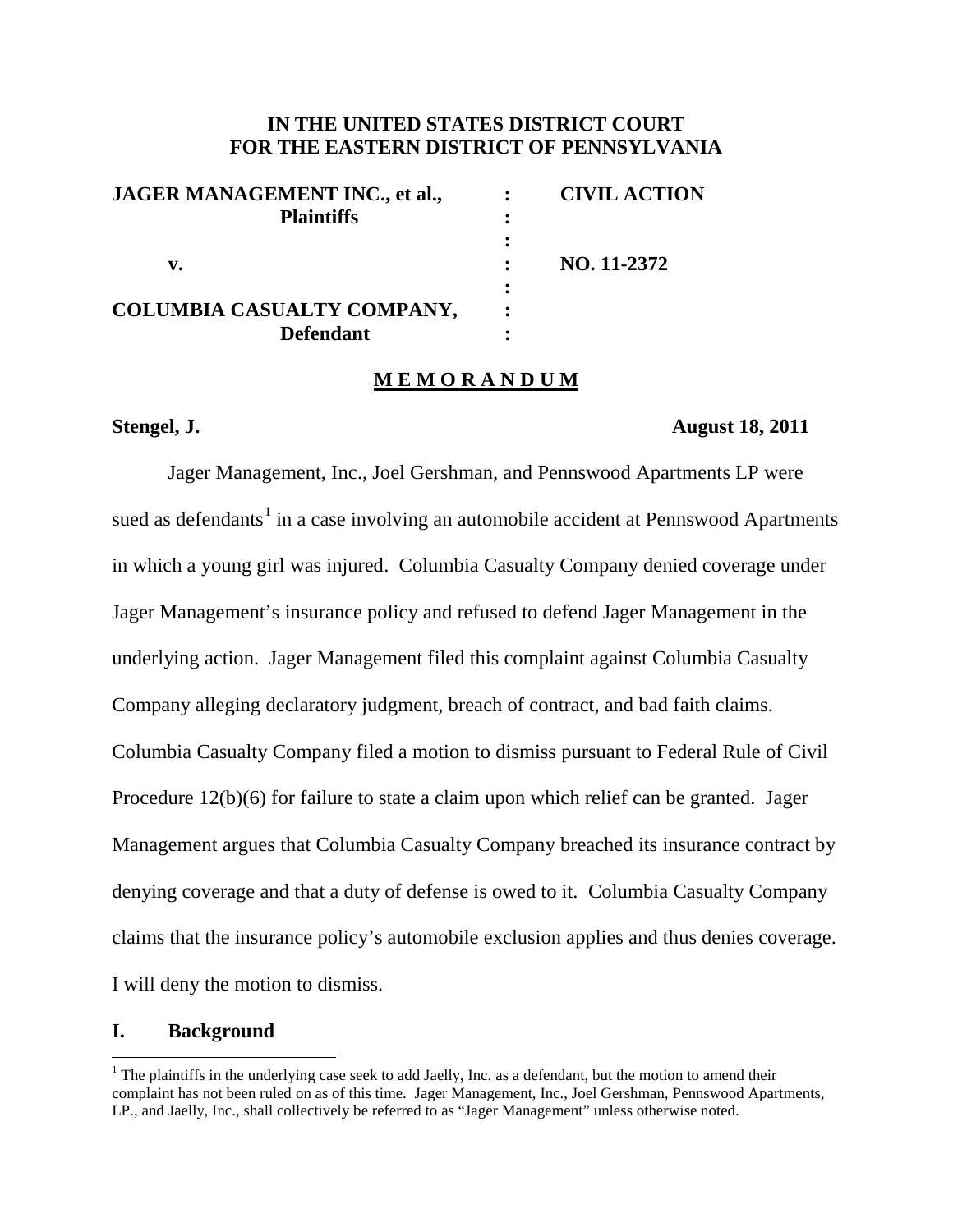Jager Management, Inc. is a real estate management company that manages Pennswood Apartments, a property located in Harrisburg, Pennsylvania. Jaelly, Inc. holds an ownership interest in Pennswood Apartments and Joel Gershman is an officer of Jager Management, Inc.

Brian Kiefer was the maintenance supervisor for Pennswood Apartments.<sup>[2](#page-1-0)</sup> Included in Mr. Kiefer's job description was that he personally inspect every unit to determine repair needs, ensure that repairs and services are completed on time, and maintain the physical integrity of the property to sustain a safe environment. Wanjiku Compl. ¶ 14. At or about 7:30 p.m. on April 18, 2009, Mr. Kiefer was driving his pickup truck to the Pennswood maintenance office parking lot. While driving with a blood alcohol level of .30%, Mr. Kiefer's vehicle struck Mercy Wanjiku, a nine year old girl who was riding a bicycle near the entrance to the maintenance office. Id.  $\P$  26-27. Mercy Wanjiku suffered several injuries including fractured ribs, a fractured tibia, and post traumatic stress. Id. ¶ 31.

On July 23, 2009, Mercy Wanjiku's parents James Paul Kamau and Grace Kamau filed a complaint (Wanjiku action) against Mr. Kiefer, Pennswood Apartments, Jager Management, and Joel Gershman. In the Wanjiku action, the plaintiffs allege Jager Management was vicariously liable for Mr. Kiefer's negligence. Id. ¶¶ 9-12, 26. Additionally, the plaintiffs claim that Jager Management was negligent in its failure to maintain a safe environment for its tenants given the history of alcohol consumption by

<span id="page-1-0"></span><sup>&</sup>lt;sup>2</sup> Brief of Jager Management at Ex. B, Compl., Kamau v. Kiefer, No. 09-18333(Ct. of C.P. Montgomery Cnty. Pa. filed May 18, 2011) [hereinafter Wanjiku Compl.]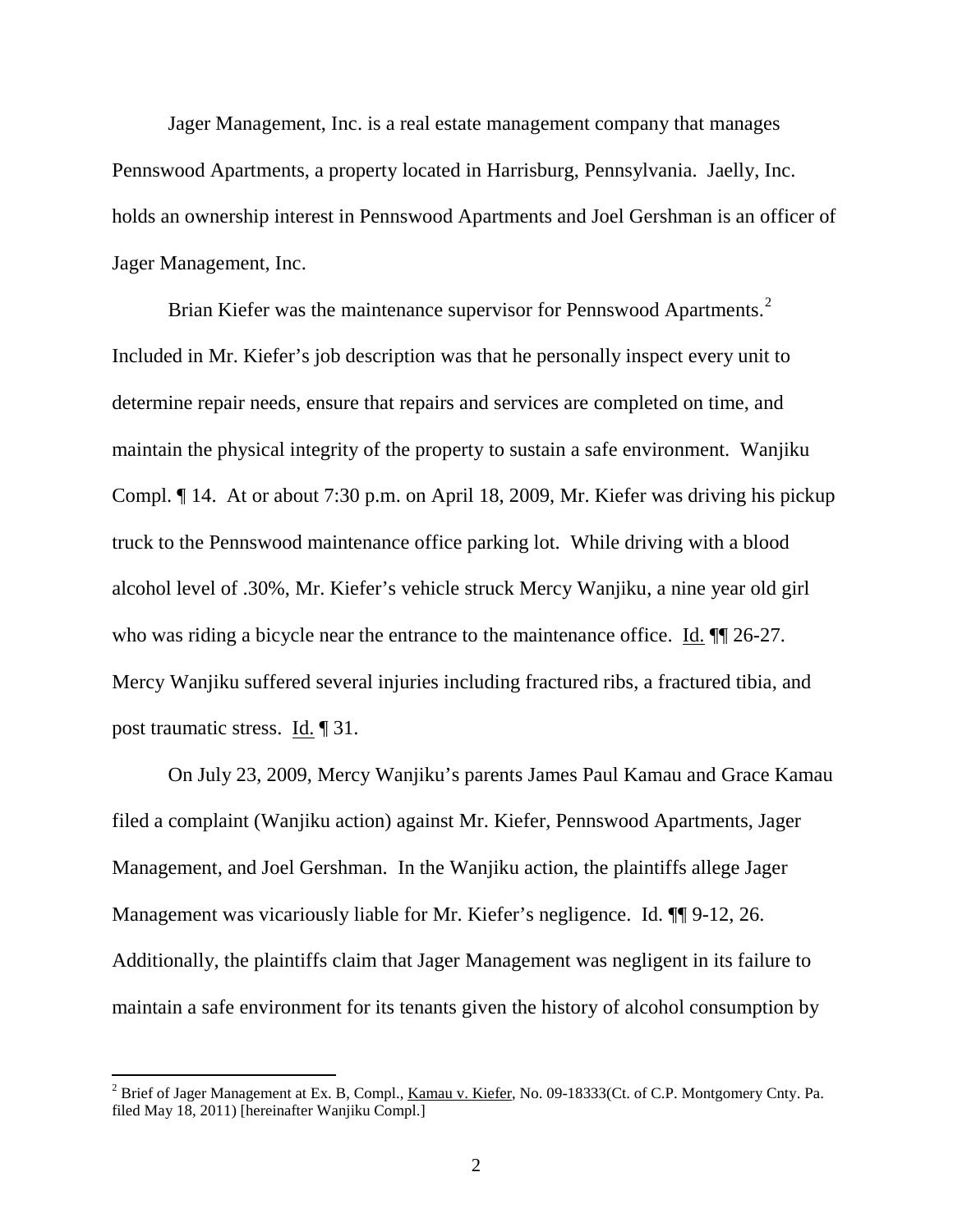its agents, in its creation of a foreseeable risk of severe injury or death as a result of Jager Management's agents driving while intoxicated, and in its failure to take the necessary action to detect and prevent the consumption of alcohol on its premises by its employees or agents. Id. ¶ 10.

Columbia Casualty Company is an insurance carrier which had issued a general liability insurance policy to Jager Management. In response to being named as defendants in the Wanjiku action, Jager Management sought coverage under the Columbia Casualty general liability insurance policy. Compl. ¶ 22. Columbia Casualty denied coverage on the basis of the "auto exclusion" which excludes coverage for: "'Bodily injury' or 'property damage' arising out of the ownership, maintenance, use or entrustment to others of any aircraft, 'auto' or watercraft owned or operated by or rented or loaned to any insured." Id. ¶ 23. Jager Management claims Columbia Casualty's liability policy provides coverage because the Wanjiku action contains counts of "independent" allegations of negligence consisting of its failure to maintain a safe environment for its tenants to live, its failure to take the necessary steps to prevent the consumption of alcohol on its premises by its agent and employees, its failure to provide adequate security to protect its tenants, and fostering an atmosphere conducive to heavy drinking which created a foreseeable risk of injury stemming from driving while intoxicated. Id. ¶ 18.

### **II. Standard of Review**

A motion to dismiss under Rule 12(b)(6) of the Federal Rules of Civil Procedure for a failure to state a claim upon which relief can be granted examines the legal

3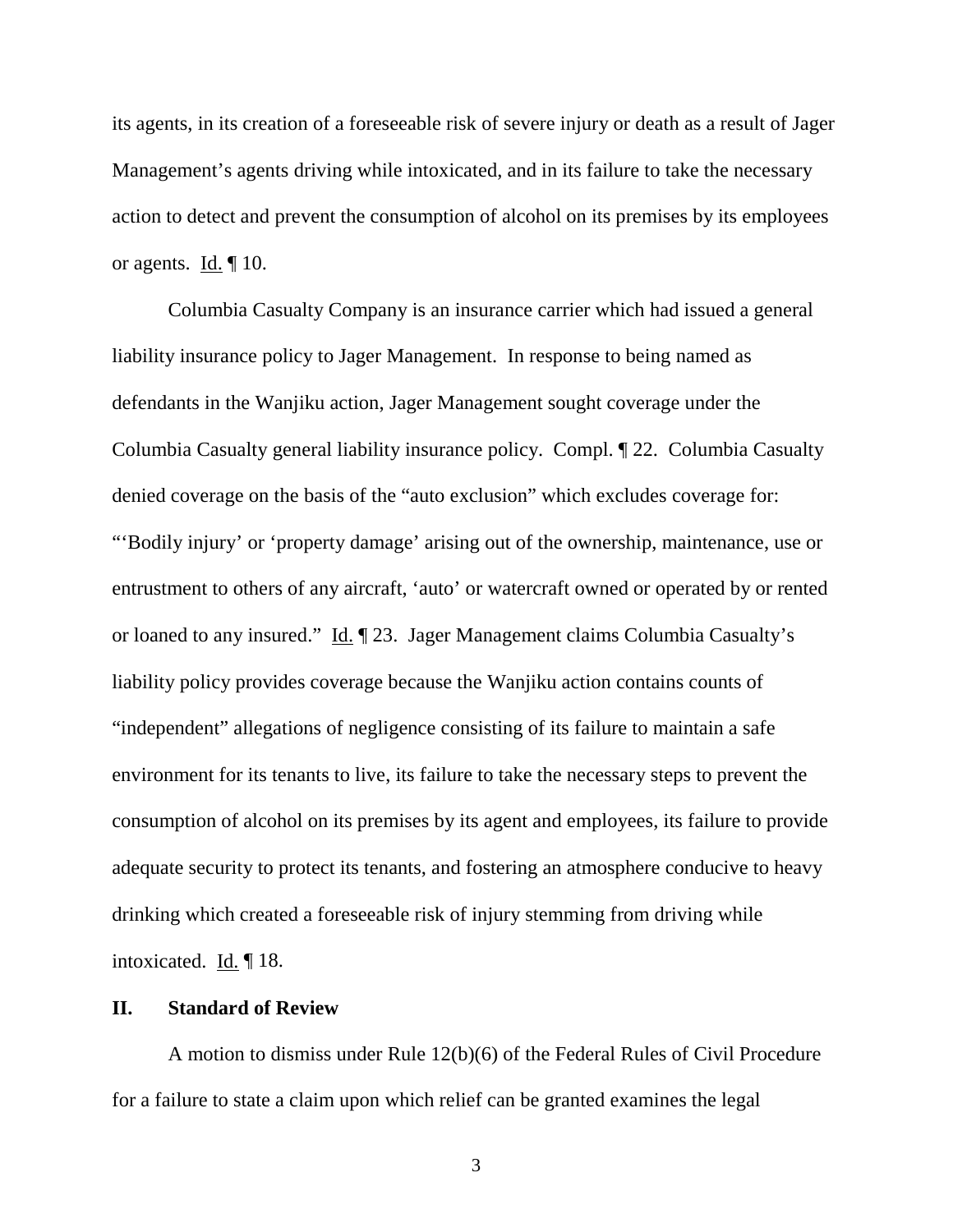sufficiency of the complaint. Conley v. Gibson, 355 U.S. 41, 45-46 (1957). The factual allegations in the complaint must amount to a sufficient claim for relief and not be merely speculative. When a court is determining whether to grant a motion to dismiss, it must accept all factual allegations as true and draw all reasonable inferences in favor of the plaintiff. D.P. Enters. v. Bucks County Cmty. Coll., 725 F.2d 943, 944 (3d Cir. 1984).

The Federal Rules of Civil Procedure do not require a plaintiff to plead in detail all of the facts upon which a claim is based. The Rules require a "short and plain statement" of the claim that will give the defendant fair notice of the claim and the rationale behind it. Conley, 355 U.S. at 47. The claim must contain enough factual matters to suggest the required elements of the claim or to "raise a reasonable expectation that discovery will reveal evidence of" those elements. Phillips v. County of Allegheny, 515 F.3d 224, 234 (3d Cir. 2008) (quoting Bell Atlantic Corp. v. Twombly, 550 U.S. 544, 556 (2007). Neither "bald assertions" nor "legal conclusions" are accepted as true. See Morse v. Lower Merion School Dist., 132 F.3d 902, 906 (3d Cir. 1997).

#### **III. Discussion**

Under Pennsylvania law, the duty to defend is determined by the allegations contained in the underlying complaint. Telecomm. Network Design v. Brethren Mut. Ins. Co., 5 A.3d 331, 335 (Pa. Super. Ct. 2010). The insurer owes a duty to defend if the allegations in the complaint would bring the claim within the policy's coverage. See Kvaerner Metals Div. of Kvaerner U.S., Inc. v. Commercial Union Ins. Co., 908 A.2d 888, 896-97 (Pa. 2006). The duty to defend is broader than the duty to indemnify. Id. at 896.

4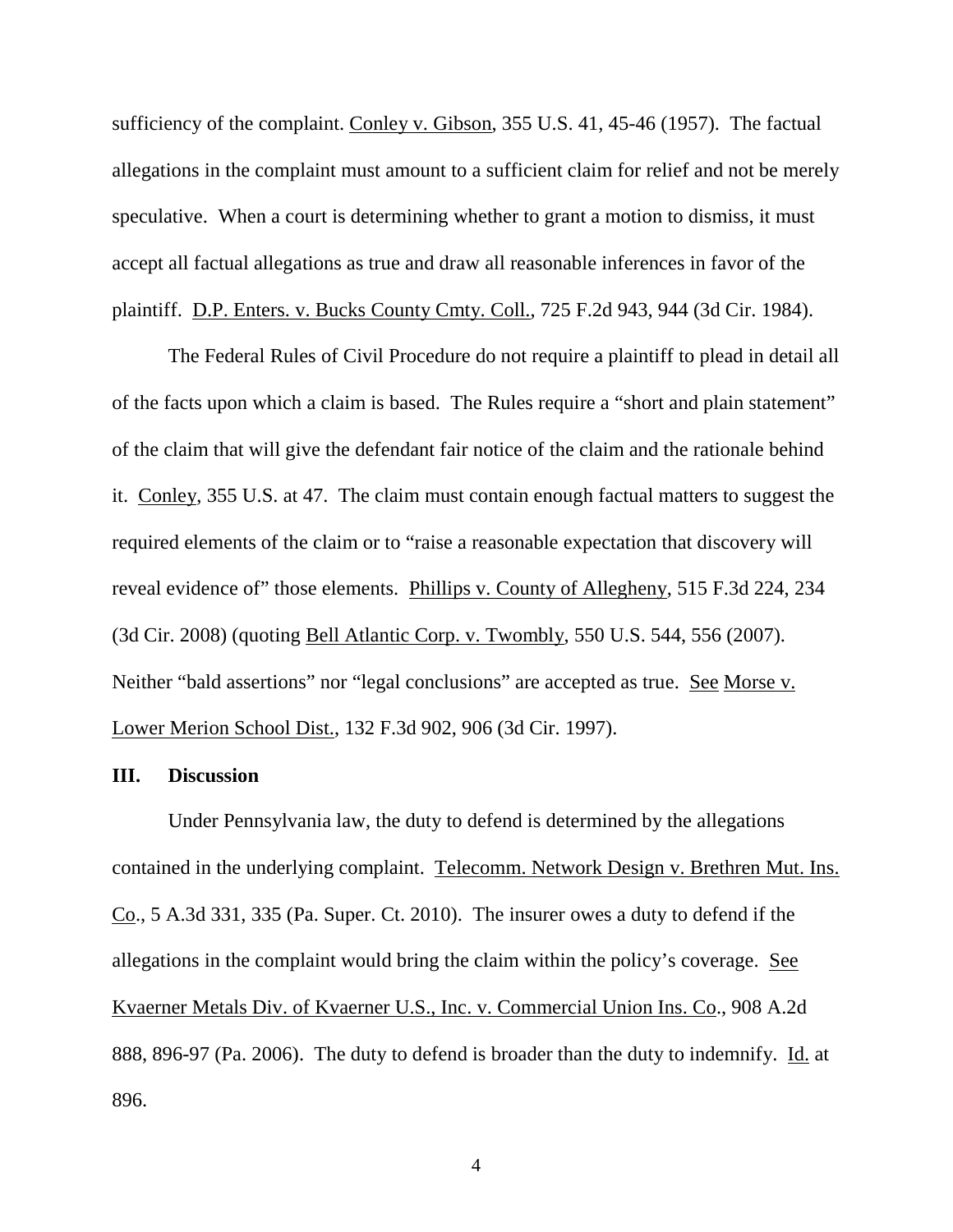Jager Management alleges that Columbia Casualty's failure to defend and indemnify them in reference to the Wanjiku action constitutes a breach of the general liability insurance policy issued by Columbia Casualty. Compl. ¶ 34. Columbia Casualty's policy states "[w]e will have the right and duty to defend the insured against any 'suit' seeking" damages because of bodily injury or property damage. Brief of Jager Management, Ex. D, Commercial General Liability Coverage Form at 12. Columbia Casualty denied coverage pursuant to the policy's automobile exclusion. The auto exclusion policy provides: "'Bodily injury' or 'property damage' arising out of the ownership, maintenance, use or entrustment to others of any aircraft, 'auto' or watercraft owned or operated by or rented or loaned to any insured." Id. at 14. Under Columbia Casualty's policy, the definition of "insured" includes: "'employees' . . . but only for acts within the scope of their employment by you or while performing duties related to the conduct of your business."<sup>[3](#page-4-0)</sup> Id. at 19.

In addition to the vicarious liability claims against Jager Management,<sup>[4](#page-4-1)</sup> the Wanjiku action alleges that Jager Management is independently liable in negligence for failing to implement the proper procedures to maintain a safe environment for its tenants, failing to take the necessary steps to detect and prevent the consumption of alcohol by its

<span id="page-4-0"></span><sup>&</sup>lt;sup>3</sup> Jager Management does not dispute that if Mr. Kiefer was acting in the scope of his employment when he struck Mercy Wanjiku then the auto exclusion bars policy coverage by Columbia Casualty for the vicarious liability claims. Def.'s Reply Br. Supp. Mot. To Dismiss at 3. Acting within the scope of employment means that Mr. Kiefer would be an "insured" for purposes of the policy. Consequently, the auto exclusion would apply because the vehicle which struck Mercy Wanjiku was owned by Mr. Kiefer, an insured. See Brief of Jager Management, Ex. D, Commercial General Liability Coverage Form at 14 (noting that the auto exclusion applies to an insured who "owned or operated" the automobile). Columbia Casualty would have no duty to defend or indemnify Jager Management for vicarious liability allegations arising from Mr. Kiefer's negligence in hitting Wanjiku.

<span id="page-4-1"></span><sup>&</sup>lt;sup>4</sup> The complaint alleges that Mr. Kiefer was driving his own vehicle, not one owned by Jager Management. Compl. ¶ 24.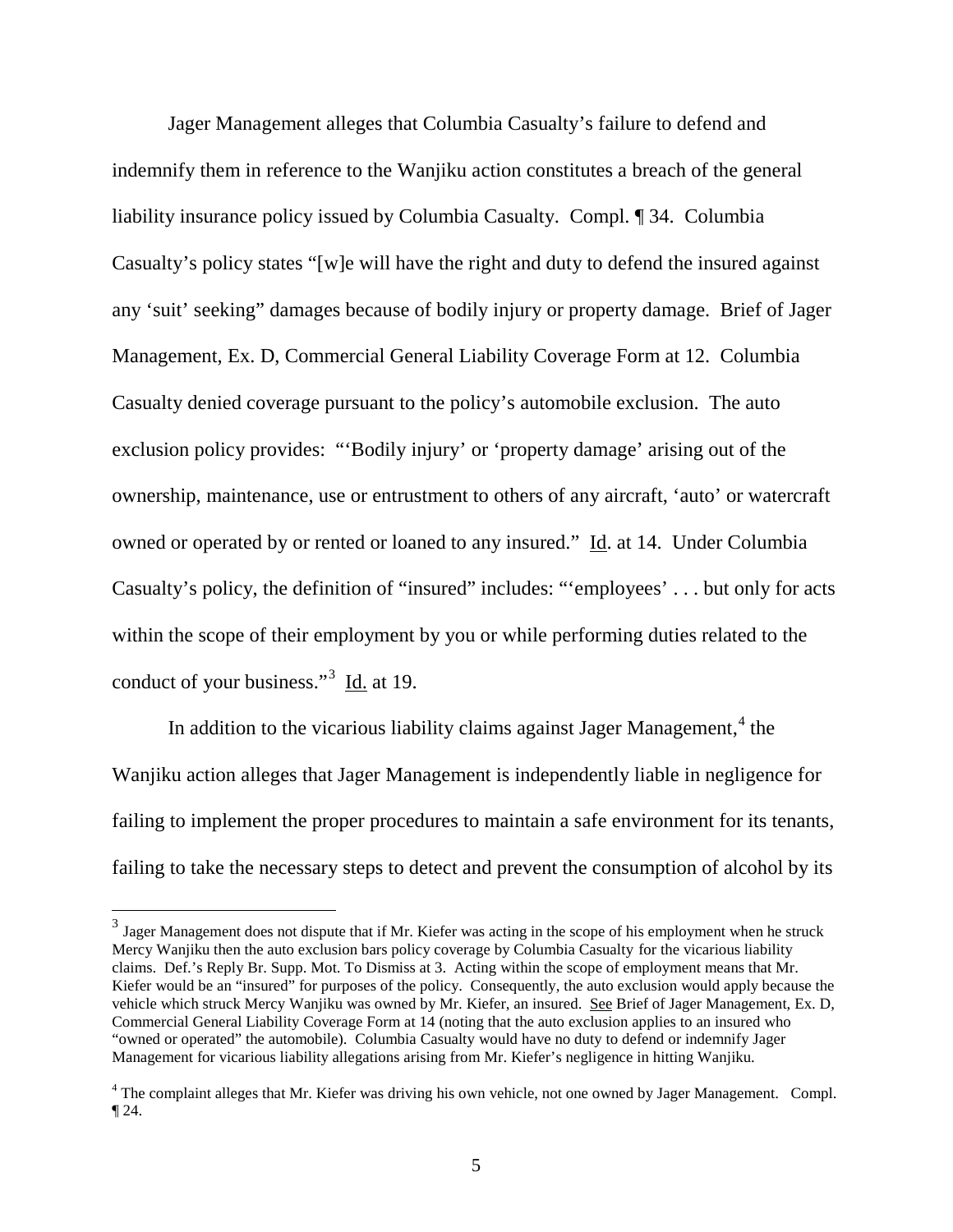employees, and providing inadequate security to protect its tenants given the prior history of alcohol consumption by Jager Management employees. Compl. ¶ 18.

The underlying complaint contains allegations suggesting Mr. Kiefer was not acting in the scope of employment when his car struck Mercy Wanjiku. The autoexclusion applies only where the vehicle is operated by an "insured" and an employee is an "insured" only for "acts within the scope of their employment." Therefore, if Mr. Kiefer was not acting in the scope of employment, Jager Management would be covered by Columbia Casualty's policy for the independent negligence allegations. The auto exclusion would not apply because Mr. Kiefer would not be an "insured." Compare Countryway Ins. Co. v. Slaugenhoup, 360 Fed. App'x 348, 351-52 (3d Cir. 2010) (finding insurer did not have a duty to defend and observing that the policy language did not specify the use of a specific person's vehicle because of the insurer's intention not to limit the exclusion based on the identity of the vehicle's user), with Allstate Ins. Co. v. Drumheller, 185 Fed. App'x 152, 160-61 (3d Cir. 2006) (concluding that a duty to defend did exist where an injury arising out of one's use of an all-terrain vehicle occurred within the policy's definition of "insured premises" even though premises where injury occurred was not owned by the insured because the definition of "insured premises" included "any premises used by an insured person in connection with the residence premises.").

The underlying complaint alleged Jager Management's failure to maintain a safe environment and to prevent consumption of alcohol on its premises created the foreseeable risk that the injury would occur. These allegations potentially are within the policy's coverage. See Kvaerner Metals Div. of Kvaerner U.S., Inc. v. Commercial

6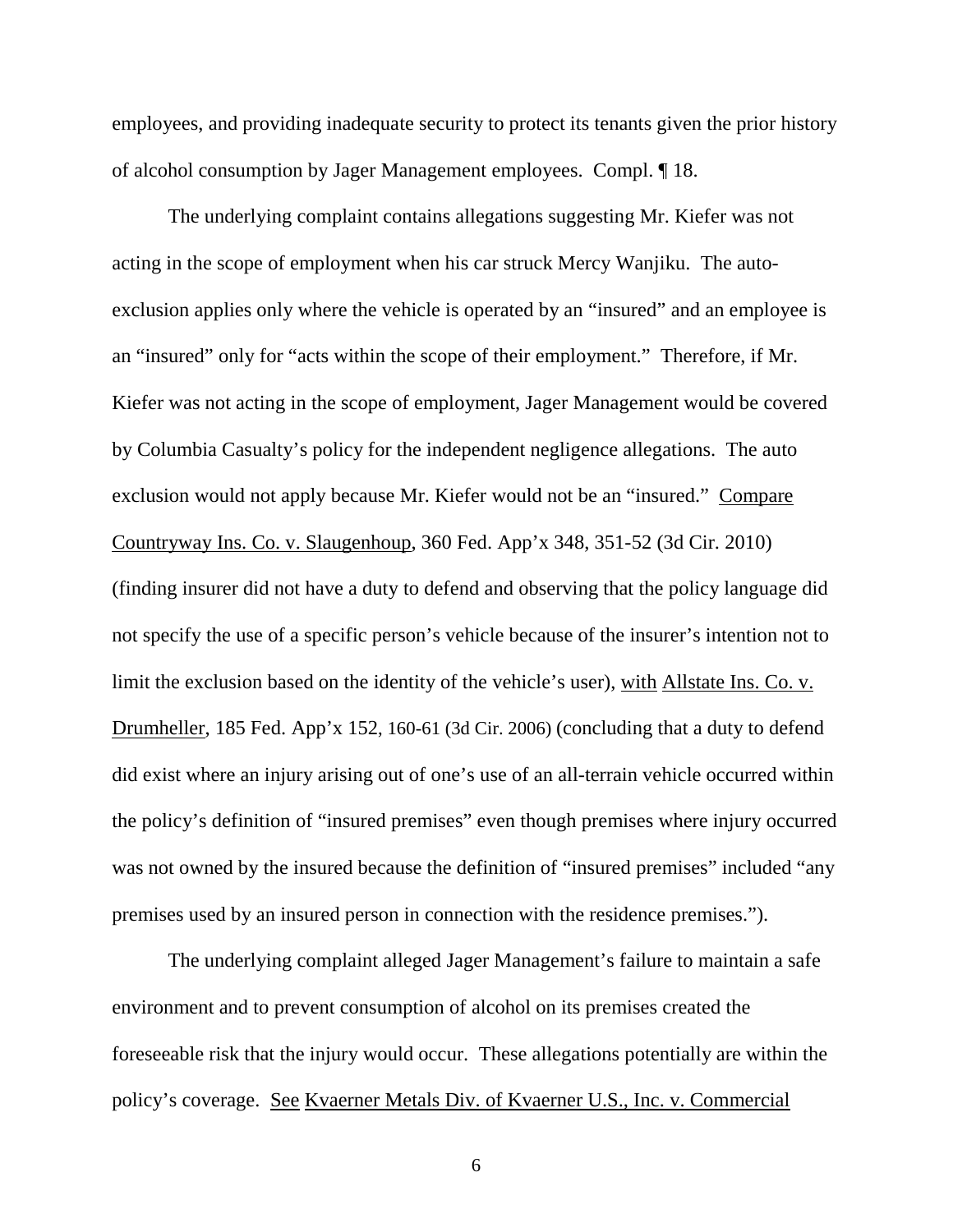Union Ins. Co., 908 A.2d 888, 896-97 (Pa. 2006); see generally Reid v. City of Philadelphia, 77 Pa. D. & C.4th 48, 77 (Pa. C.P. 2005). Because the allegations in the underlying complaint could bring the claim within the policy's coverage, Columbia Casualty owes Jager Management a duty to defend.

# **IV. Conclusion**

Columbia Casualty's motion to dismiss Jager Management's complaint will be denied. Because the underlying complaint contains allegations that potentially are covered by the insurance policy, Columbia Casualty has a duty to defend Jager Management.

An appropriate order follows.